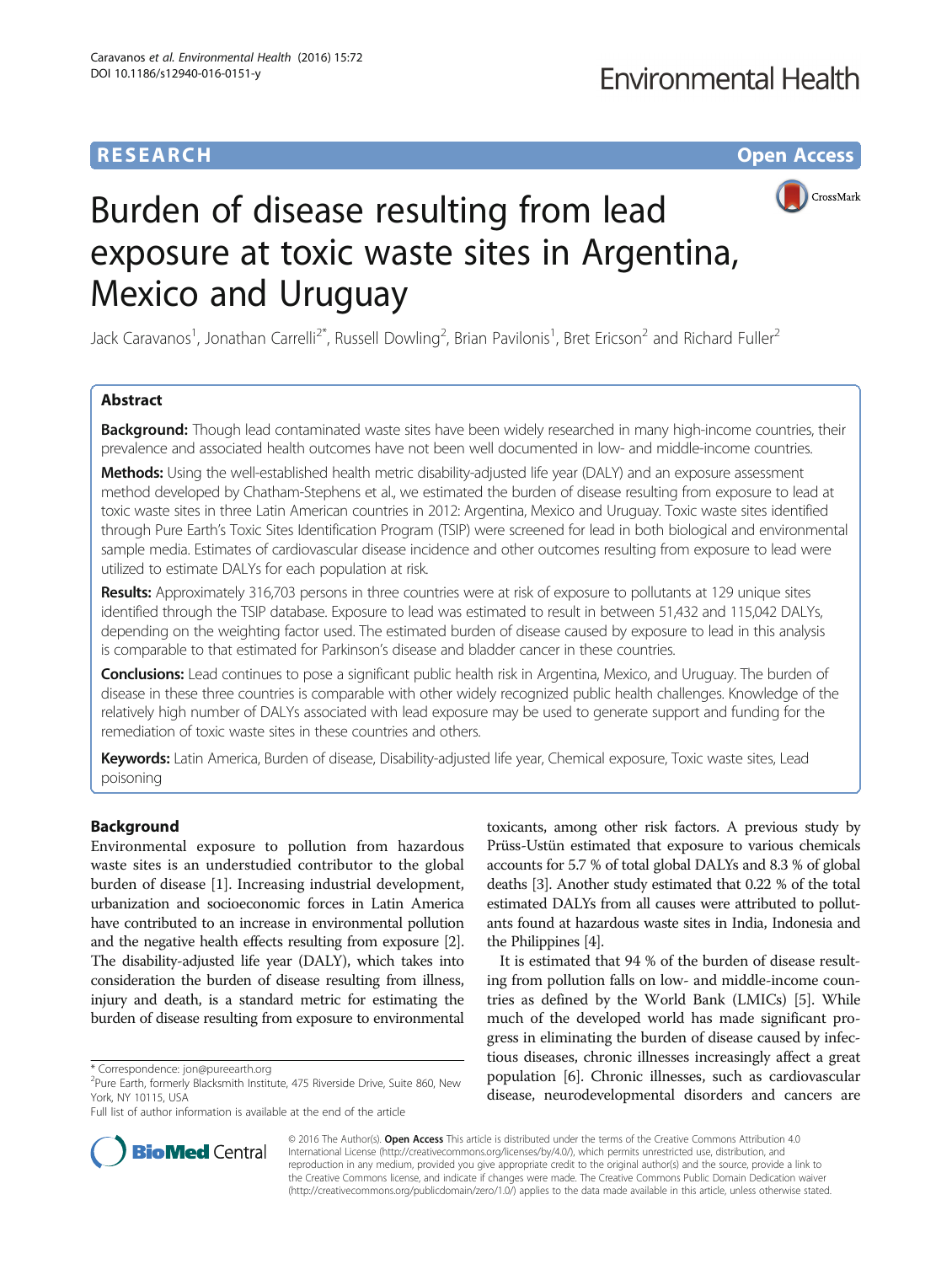often linked to environmental exposures, yet enumerating the specific burden of disease impacts from environmental agents has proven difficult [[7](#page-7-0)].

There is a need to better understand linkages between contaminated sites and health outcomes in LMICs. Accurate DALY models enumerated by contaminant, exposure pathway, and affected population offer one possible approach. Summary measures may then be used during the policymaking process to discern what public health threats are of greatest concern and what policies are most effective [\[8](#page-7-0)].

Heavy metals are still widely used in the production of consumer goods [[9\]](#page-7-0). In LMICs, inadequate regulation, informality of many industries, poor surveillance, and improper disposal of contaminants can result in dangerous exposures to nearby residents. Of particular concern is lead (Pb). Although the risk of disease resulting from exposure to lead is widely known, widespread use continues [\[10](#page-7-0)]. For example, lead is still used to glaze artisanal ceramics despite the availability of less hazardous alternatives. Elevated levels of lead in water and soil can then expose adjacent populations, putting them at risk of a number of adverse health outcomes.

Lead is a bluish-gray metal with many desirable qualities such as electrical conductivity, malleability, density and low-corrosivity and has been mined for centuries, often combined with other metals to form alloys [\[10\]](#page-7-0). Anthropogenic sources of lead in the environment include smelting, mining, used lead-acid battery (ULAB) recycling and ceramic pottery making [[11](#page-7-0), [12](#page-7-0)]. Compared to adults, children absorb more lead and are therefore more vulnerable to the adverse effects of lead. Early childhood exposure to lead can be particularly harmful and has been shown to cause behavioral problems in adolescence [\[13\]](#page-7-0), IQ decrements [[14](#page-7-0)], cognitive impairment [\[15](#page-7-0)], and decreased visuospatial skills [\[16\]](#page-7-0). Adults are typically exposed occupationally and experience higher rates of hypertension than the general population, leading to an increased incidence of cardiovascular disease [\[17\]](#page-7-0). Low-level chronic exposure to lead may result in low sperm count or impotence in males. In females, it can result in miscarriage and low birth weight of offspring, as lead may be transferred through the placenta to the fetus [\[16\]](#page-7-0).

This research aims to accurately quantify the burden of disease caused by lead found at toxic waste sites in Argentina, Mexico and Uruguay. Earlier work done by

Caravanos et al. described the pediatric burden of Pb and other heavy metals exposure in several Asian countries [[18](#page-7-0)]. This analysis seeks to elucidate the impact of lead on human health in a different part of the world. The resulting analysis aims to provide a basis for public health intervention and environmental remediation at both the national and regional level, as well as to inform strategies for continued site investigation of contaminated sites.

## **Methods**

## Site identification

Environmental and biological exposure data were obtained from the Toxic Sites Identification Program (TSIP). The TSIP is an effort implemented by the New York-based non-profit Pure Earth (formerly Blacksmith Institute) and has been supported by the United Nations Industrial Development Organization (UNIDO), the European Commission (EC), the World Bank, and the Asian Development Bank, among others. The TSIP identifies active and abandoned hazardous waste sites resulting from both formal and informal industrial activities in LMICs. Informal activities include but are not limited to electronic waste or scrap metal recycling, used lead-acid battery recycling, small-scale gold mining, leather tanning, and ceramic pottery making. There are currently more than 3200 sites in the TSIP database, of which 2300 have been visited onsite by a trained TSIP investigator. A majority of the locations screened are abandoned (legacy) sites, including former tanneries and smallscale artisanal sites such as ULAB recycling and artisanal gold mining [\[4\]](#page-7-0). The TSIP does not include exposure data from non-point sources such as vehicle traffic or sewage contaminated water. As part of a TSIP investigation, a "key pollutant" is identified and analyzed. Heavy metals are the most commonly occurring key pollutant, with ingestion of contaminated soils being the most commonly occurring route of exposure listed in the TSIP database [\[19\]](#page-7-0).

Three countries were utilized for this analysis: Argentina, Mexico and Uruguay (Table 1). These countries were chosen primarily on the basis of the availability of data after the inclusion and exclusion criteria outlined below were applied to the raw data. Sites that did not meet all five criteria were not included in the analysis. No additional data collection was conducted for this paper.

In order for a hazardous waste site to be included in the analysis, five criteria must have been met: there must be a credible pathway of human exposure; a biological or

Table 1 Country demographics<sup>a</sup>

| Country   | Total population<br>(in millions) | Population density<br>(inhabitants per $km2$ ) | GDP per capita<br>(USD) | Infant mortality<br>(per 1,000) | Life Expectancy<br>(years) |
|-----------|-----------------------------------|------------------------------------------------|-------------------------|---------------------------------|----------------------------|
| Argentina | 41.45                             | 14.4                                           | 22375                   |                                 | 76.01                      |
| Mexico    | 22.3                              |                                                | 10174                   |                                 | 77.14                      |
| Uruguay   |                                   | 18.9                                           | 16996                   |                                 | 76.91                      |

<sup>a</sup>The World Bank, 2014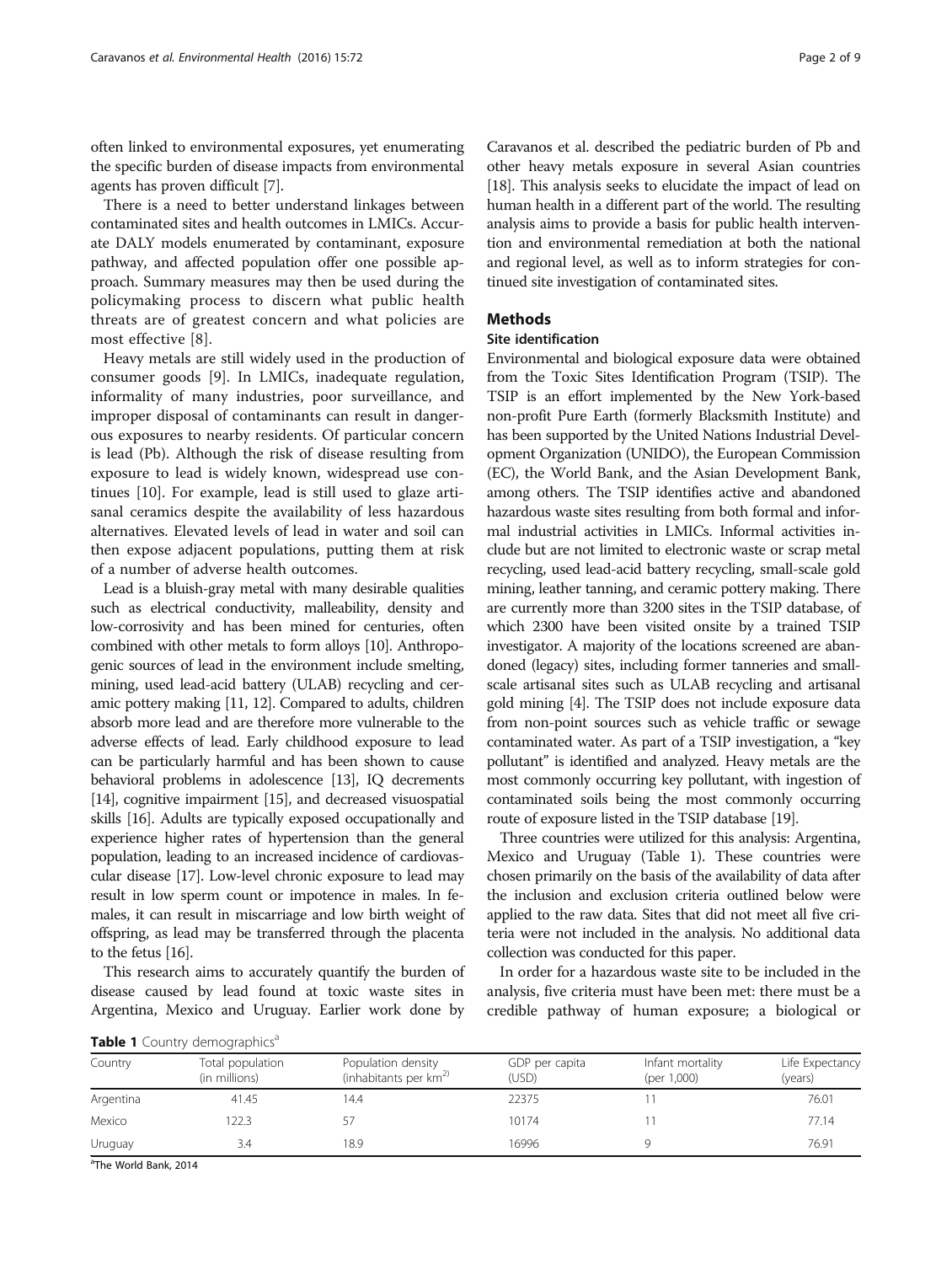environmental sample had to be present; a population at risk had to be specified; the location of the site was represented by GPS coordinates; and a description of the activities leading to contamination were outlined. The TSIP database contained 23 site surveys in Argentina, 62 in Mexico, and 44 in Uruguay that met the inclusion criteria of this study. A total of 129 sites analyzed with data from 164 environmental lead samples and 75 blood lead level measurements were included in the analysis. It should be noted that while numerous sites contain both blood lead and soil lead data, there are also many sites that contain data from only one sample medium.

#### Exposure assessment

Local site investigators in the field collected environmental samples with the guidance of a sampling protocol provided by Pure Earth. Biological samples were made available through collections by local health offices and ministries. An independent ethics committee determined that the study was exempt from further review as categorized by the US Department of Health and Human Services Policy for Protection of Human Research Subjects. Lead concentrations in soil were measured in the field using an Innov-X handheld X-ray fluorescence (XRF) spectrometer (4000 Alpha Series; Auburndale/Newton, MA). XRFs are calibrated accordingly prior to soil sample analysis. When an XRF was unavailable, samples were sent to a local laboratory for analysis. Exposure pathways in the analysis included inhalation of dust and ingestion of lead contaminated soil. All Pb exposure was estimated through blood lead levels (BLLs)  $(n = 75)$  or soil concentrations ( $n = 164$ ). In areas suspected of lead contamination, BLLs were prioritized, as they are the standard marker of human exposure [\[20\]](#page-7-0). The U.S. Centers for Disease Control and Prevention (CDC) sets an upper limit of 5 μg/dL for children under the age of 6 years [[21](#page-7-0)]. While the "actionable" reference BLL was lowered from 10 μg/dL to 5 μg/dL in 2012 by the CDC, 10 μg/dL is still the standard reference BLL in most countries [[22](#page-7-0)]. When a site contained less than 5 biological samples, environmental sample data such as lead in soil was used to calculate burden of disease estimates.

#### Population estimates and age distribution

An age distribution of the population must be used when calculating the burden of disease. It has been well documented that children are more susceptible to negative health effects caused by exposure to toxic pollution than adults [\[23](#page-7-0), [24\]](#page-7-0). Hazardous chemicals are ingested and inhaled into the body of children at a much higher rate than in adults. Furthermore, toxicants can affect children during critical windows of development when children's bodies and neurological function are most at risk [\[24\]](#page-7-0). Children also engage in more high-risk behaviors when compared to adults—they are lower to the ground and tend to have more unwashed hand to mouth contact [\[18](#page-7-0)]. As age distribution was not recorded as part of TSIP protocol, province-specific age distributions from the respective countries' census institutions were used in disease estimates [\[4](#page-7-0), [25](#page-7-0)–[28\]](#page-8-0).

A local country specific investigator develops a Conceptual Site Model (CSM) for each site assessed as part of the TSIP. The CSM allows the investigator to determine key sources, migration routes, and chemical exposure pathways. Additionally the investigator using the CSM determines the estimated "population at risk." A population count is then generated from residences and communities adjacent to all sources of exposure using reported housing densities (number of persons per household). High-resolution aerial imagery is also used to confirm population estimates by reviewing the number of people residing within the affected area (defined as having a radius of 50 m). For the purpose of this analysis, population at risk estimates were reviewed against similar sites in the TSIP database.

#### Risk estimates

Risk was calculated for non-carcinogenic health endpoints based on lead toxicity [[4\]](#page-7-0). Disease incidence and burden for lead were calculated separately using the USEPA's Integrated Exposure, Uptake and Biokinetic (IEUBK) model and tools developed by the World Health Organization (WHO) [\[29, 30\]](#page-8-0). The IEUBK model is used to estimate BLLs in children resulting from Pb exposure via soil, air, water, food, and maternal blood lead [\[20\]](#page-7-0).

The IEUBK Model is a validated tool that estimates the geometric mean of BLL from exposure to multiple sources of lead. However, for this analysis we limited the model to soil lead exposure from each site. We entered these values into the model and calculated mean BLLs for each site. Exposure intakes for air lead levels, dietary intake of lead, water lead levels, maternal BLL and alternate sources of lead were set to "zero" so that the resultant estimated BLL is attributable solely to soil lead exposure. The IEUBK EPA model is specific to children so in estimating adult blood lead levels we applied the USEPA's Adult Lead Methodology (ALM) exposure model [\[31](#page-8-0)]. As with IEUBK, only lead in soil inputs were used in the model with all other sources set to "zero".

## Incidence of disease

Blood lead levels from exposure to environmental soil and dust lead levels were estimated using the US EPA's IEUBK model. Exposure estimates were calibrated upward to account for the typically dustier conditions of low-income areas in LMICs. Values used elsewhere for indigenous populations were utilized here [\[32](#page-8-0)–[34](#page-8-0)]. DALYs resulting from measured blood lead level samples and estimated blood lead levels were calculated separately using disease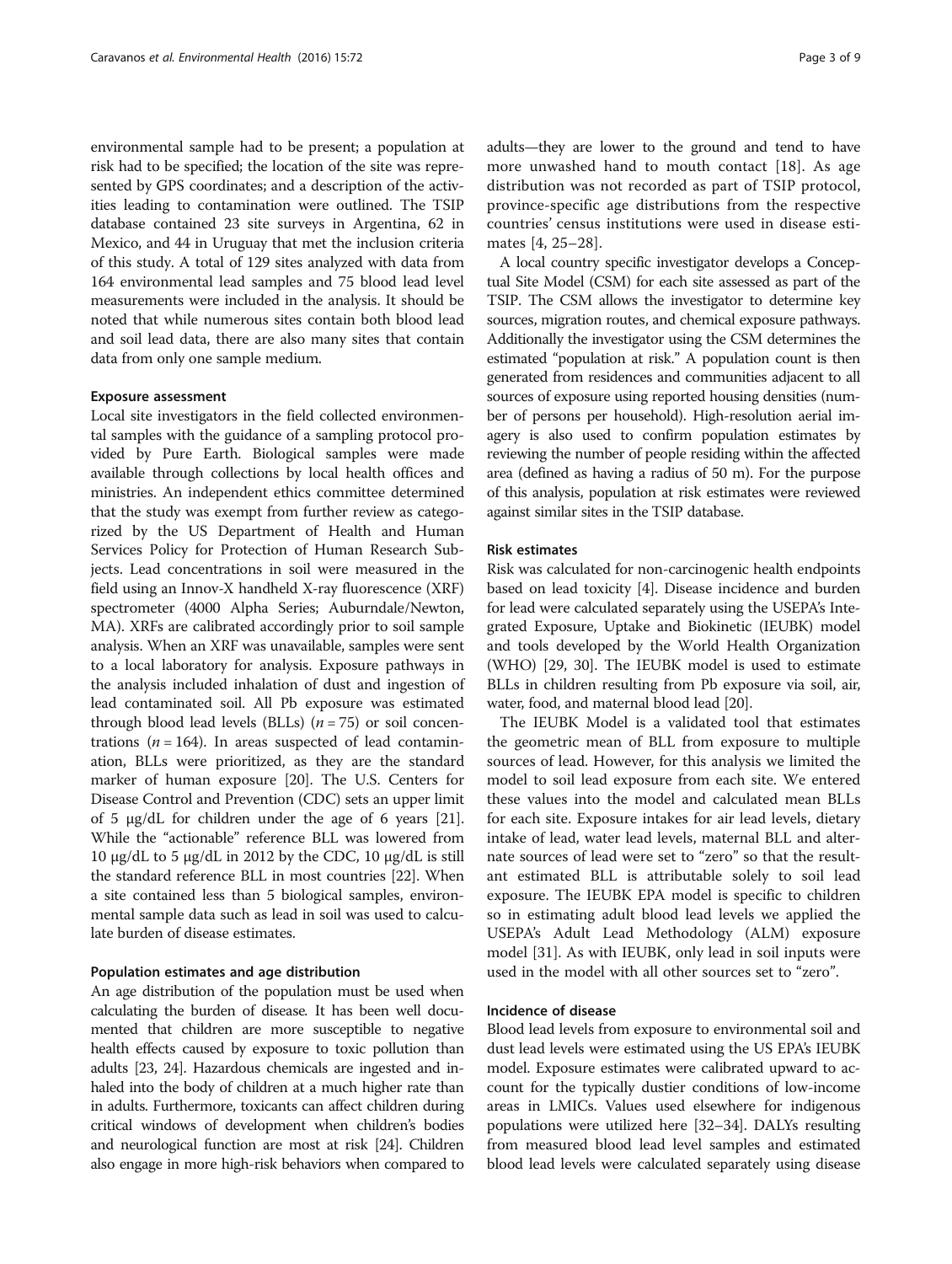incidence and spreadsheets created by the WHO [[35](#page-8-0)]. Using these spreadsheets, both incidence of mild mental retardation (MMR) in children and cardiovascular disease in adults were calculated for lead [\[4\]](#page-7-0).

#### Burden of disease calculation

The DALY is a time-based measure of health that combines indices of years lived with disability (YLD) and years of life lost (YLL). YLD and YLL were calculated based on exposure estimates collected in the field. YLD is the product of years lived with a disability and a specific disability weight (DW). A DW is scaled between zero and one, with zero representing perfect health and one representing the worst possible state of health (equivalent to death) [\[36](#page-8-0)]. For example, mild mental retardation attributable to lead exposure has a DW of 0.36 while metastatic lung cancer has a DW of 0.75 [\[37](#page-8-0)].

In order to calculate YLD the relevant type of non-cancer health effect was matched with the corresponding DW (i.e., neurological effects) [\[4\]](#page-7-0). Years lived with disability resulted from an estimation of life expectancy multiplied by the appropriate disability weight for the exposure scenario [[4](#page-7-0)]. Years of life lost were calculated only for exposure to carcinogens; as a result, lead exposure did not contribute to YLL [\[4\]](#page-7-0). This is the standard method for calculating lead induced MMR, as lead exposure very rarely results in death.

DALYs resulting from cardiovascular disease were transformed into percentages to show a distribution across age groups for each country using the WHO's Global Health Estimates Summary Tables [\[29\]](#page-8-0). The percentage of DALYs attributable to ischemic heart disease, cerebrovascular disease, hypertensive disease and all other cardiac diseases were calculated for each country individually. By using BLLs and this percentage of DALYs attributable to cardiovascular disease in a WHO spreadsheet, DALYs attributable to lead exposure were calculated [\[4,](#page-7-0) [38](#page-8-0)].

Age weighting factors, along with a discount rate, were applied to both YLD and YLL to provide a range of DALY estimates. Age weights are applied to burden of disease estimates in an effort to reflect the relative population distribution, while discount rates are often employed in burden of disease studies to account for intergenerational differences in health benefits reaped from public health interventions and a decrease disease incidence [\[4](#page-7-0), [39](#page-8-0)]. Both the age weights and discount rates are signified in the notation DALYs<sub>(r,K)</sub>, where r is the discount rate and K is the age weight. Results expressed as  $\text{DALYs}_{(3,1)}$  represent a 3 % discount rate (recommended by the U.S. Panel on Cost-Effectiveness in Health and Medicine and utilized by the WHO) and full age weighting, while those expressed as DALYs<sub>(3,0)</sub> include only the discount rate [[40](#page-8-0)]. DALYs<sub>(0,0)</sub> represent a burden of disease estimate without weighting.

#### Sensitivity analysis

A range of estimates was also created through a sensitivity analysis by adjusting the size of the population at risk. This analysis calculates the effect of lead on a population plus and minus 25 % of the current estimate to account for possible fluctuations in the population.

## Results

Exposure data were collected from a total of 129 hazardous waste sites distributed across Argentina  $(n = 23)$ , Mexico ( $n = 62$ ), and Uruguay ( $n = 44$ ). The geographical distributions of these sites are shown in Figs. [1](#page-4-0) and [2.](#page-5-0) The estimated population at risk of exposure was 316,703 individuals (mean =  $2455$ ; median =  $250$  per site), which is approximately 0.19 % of the total population of all three countries. Of this population, it was estimated that 80,021 were women of childbearing age (15–49 years of age), and 122,084 individuals were younger than 18 years of age (Table [2\)](#page-5-0). Of the exposed population, the proportion of women of childbearing age was relatively equal across the three countries.

Biological ( $n = 75$ ) and environmental measurements  $(n = 164)$  were used to calculate risk. An arithmetic mean was calculated for environmental or biological samples at each site, unless the site's test results differed more than one order of magnitude. In these cases, a geometric mean was used as outlined in the sampling protocol provided by Pure Earth. Mean blood lead levels (BLLs) in Mexico  $(n = 56)$  and Uruguay  $(n = 19)$  were found to be 19.63 μg/dL and 13.3 μg/dL respectively (Table [3\)](#page-6-0). Lead concentrations in soil  $(n = 164)$  were the highest and relatively uniform across the three countries (Table [4\)](#page-6-0). Mean soil lead concentrations in Mexico (2748 mg/kg) were the greatest, followed by Uruguay (2559 mg/kg) and Argentina (1730 mg/kg).

BLLs were used to estimate DALYs in exposed populations in Mexico (79,196) and Uruguay (5859). As BLLs were not collected in Argentina, DALYs based on that exposure measurement could not be calculated. Elevated BLLs were responsible for 23,421 DALYs in Mexico, representing 52 % of the disease burden estimated as a result of lead exposure. Elevated BLLs were responsible for 942 DALYs in Uruguay, representing 46 % of the total disease burden for lead exposure.

An estimated 27,069 DALYs resulted from exposure to lead in soil. Combined with an estimated 24,363 DALYs based on BLL, overall lead exposure accounted for a total of 51,432 YLDs. The estimated population at risk for exposure to lead was 316,703, largely derived in sites from Mexico (189,593) and Argentina (112,208). An estimated 0.31 DALYs<sub>(3,1)</sub> per person resulted from lead exposure at 129 unique toxic waste sites screened in Argentina, Mexico and Uruguay.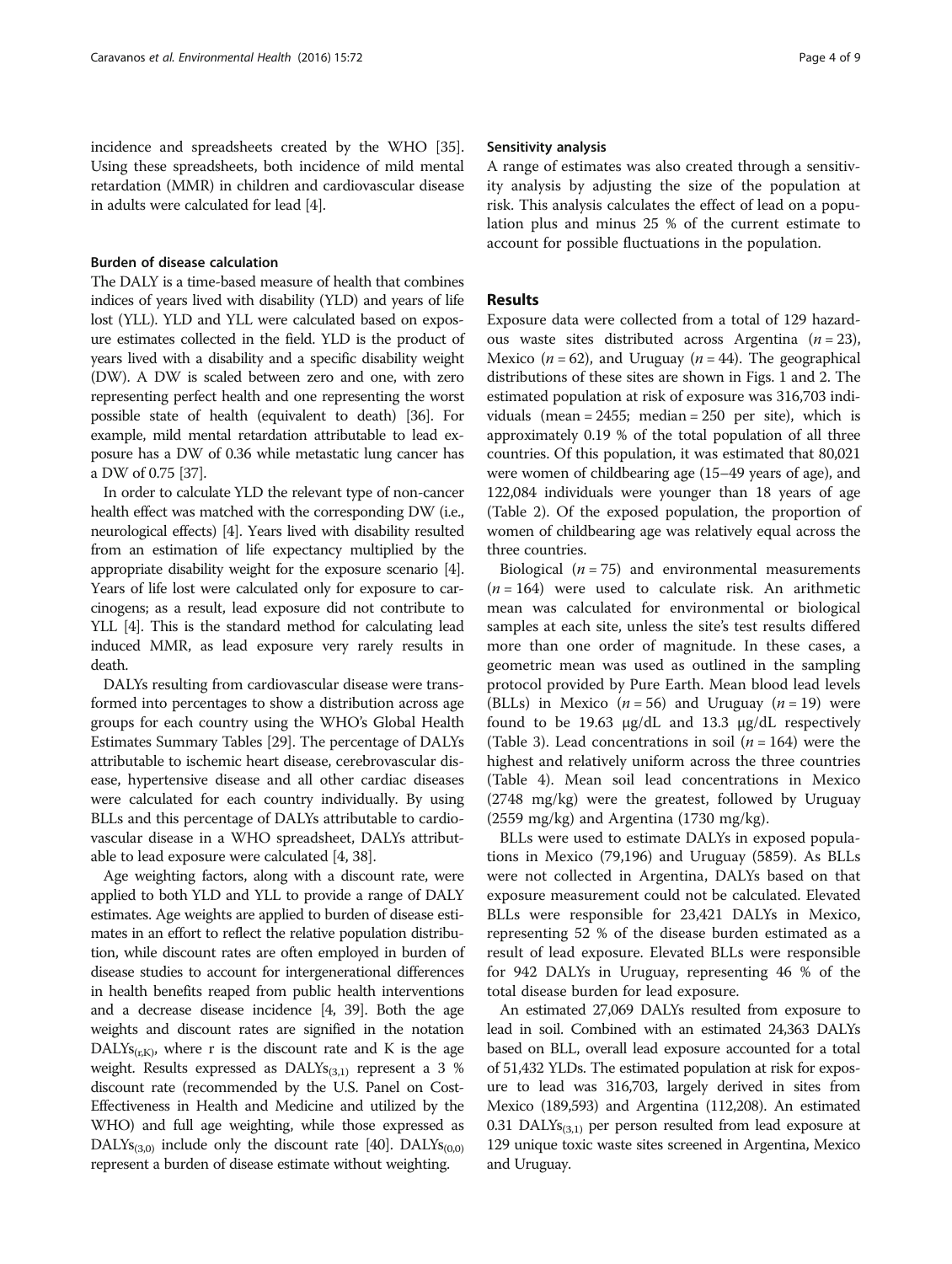<span id="page-4-0"></span>

Without age weights,  $45,492$  DALYs  $_{(3,0)}$  resulted, while removing both age weight and discount rate resulted in 115,042 DALYs  $_{(0,0)}$ . To present a range of estimates, exposed population was adjusted to 25 % less than the original estimate, resulting in  $38,581$  DALYs<sub>(3,1)</sub>. If the exposed population was adjusted to 25 % greater than the original estimate, the resulting  $\text{DALYs}_{(3,1)}$  were 64,266. A remediation scenario where lead levels were adjusted below international standards resulted in 7,078 DALYs $_{(3,1)}$ (Table [5](#page-6-0)).

## **Discussion**

This study sought to characterize the number of years lost due to illness, disability, or early death from lead exposure in Argentina, Mexico, and Uruguay. Environmental levels of lead were characterized in those countries and DALYs were calculated based on estimated exposure. In total, an estimated 51,432 DALYs from a total of 316,703 people exposed to lead at 129 toxic waste sites were located throughout the study region. This translates to approximately .31 DALYs $_{(3,1)}$  per person. The estimated burden of disease as a result of exposure to lead was approximately 0.12 % of DALYs for all causes as estimated by the WHO in Argentina, Mexico and Uruguay [\[29\]](#page-8-0).

By quantifying disease burden from lead pollution through a DALY-based method developed by Chatham-Stephens et al., comparisons can be made to other public health threats and illnesses. The modeled burden of disease estimated for exposure to lead at screened sites is comparable to the burden resulting from more widely recognized public health issues such as Parkinson's disease (52,800 DALYs), Acute Hepatitis B and C combined (43,300) and bladder cancer (59,500 DALYs) in the three countries analyzed [[28](#page-8-0), [40\]](#page-8-0). The estimated burden of disease due to lead exposure is also greater than estimates for all childhoodcluster diseases including pertussis, diphtheria, measles, and tetanus (9,100 DALYs) and multiple sclerosis (27,500 DALYs) [[29\]](#page-8-0). A comparison of DALYs from lead exposure and other health outcomes in Argentina, Mexico and Uruguay can be seen in Table [6](#page-6-0), though it must be reiterated that DALYs from lead exposure are estimated rather than empirical.

The ingestion and inhalation of lead contaminated soil and dust was the main exposure pathway in the data analyzed. Biomarkers (blood lead levels) were used in the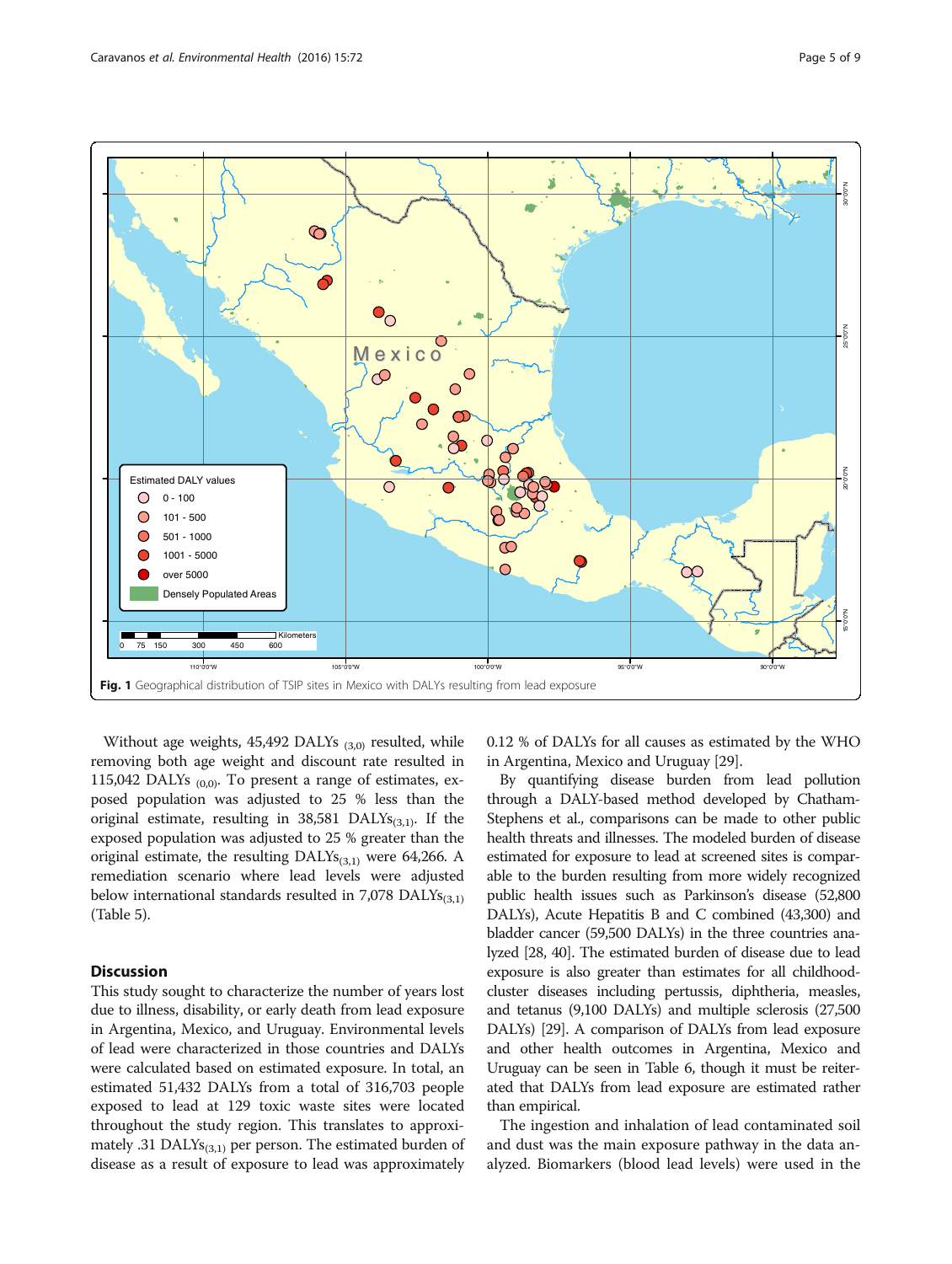<span id="page-5-0"></span>

calculation of disease burden for lead exposure in Mexico and Uruguay, accounting for 47.4 % of the DALYs estimated in those countries.

Mexico is the fourth-largest producer of lead worldwide, with 222,000 metric tons generated in 2012 and a continually increasing output [\[41\]](#page-8-0). Sites in Mexico included in the lead exposure analysis were currently or previously involved with production of earthenware with leaded glaze  $(n = 31)$ , mining operations ( $n = 22$ ), smelting activities ( $n = 3$ ), used lead-acid battery recycling  $(n = 1)$  and manufacturing  $(n = 5)$ .

If BLLs were adjusted to below the "actionable" limit recommended by the CDC (5 ug/dL), an estimated 24,281 DALYs in Mexico (23,342 DALYs) and Uruguay (939 DALYs) could be eliminated. Such interventions include the introduction of lead-free glaze in ceramic ware, legislation to regulate battery-recycling, reduction of lead dust in homes, education about the health effects resulting from Pb exposure, as well as continued monitoring of BLLs. In comparison with the initial  $\text{DALYs}_{(3,1)}$  estimate, 44,354  $\text{DALYs}_{(3,1)}$  could be eliminated if these sites were remediated. Despite producing lead in smaller quantities, exposure contributed significantly to disease burden in both Argentina (83,700 metric tons from primary and secondary lead smelting in 2013, 4,061 DALYs $_{(3,1)}$  and Uruguay (no lead production data available, 2,051 DALYs $_{(3,1)}$ ) [[42](#page-8-0)].

A previous burden of disease study by Chatham-Stephens et al. found 54,432 DALYs attributable to lead

Table 2 Exposed population by age and childbearing status

| Country   | Total Exposed Population<br>(Population) | Women of Childbearing Age -<br>15-49 years old (Population) | All Genders <18<br>Years old (Population) | Remaining Age<br>Groups (Population) |
|-----------|------------------------------------------|-------------------------------------------------------------|-------------------------------------------|--------------------------------------|
| Argentina | 12208                                    | 27852                                                       | 36659                                     | 47697                                |
| Mexico    | 189593                                   | 48770                                                       | 80904                                     | 59919                                |
| Uruguay   | 14902                                    | 3399                                                        | 4521                                      | 6982                                 |
| Total     | 316703                                   | 80021                                                       | 122084                                    | 114598                               |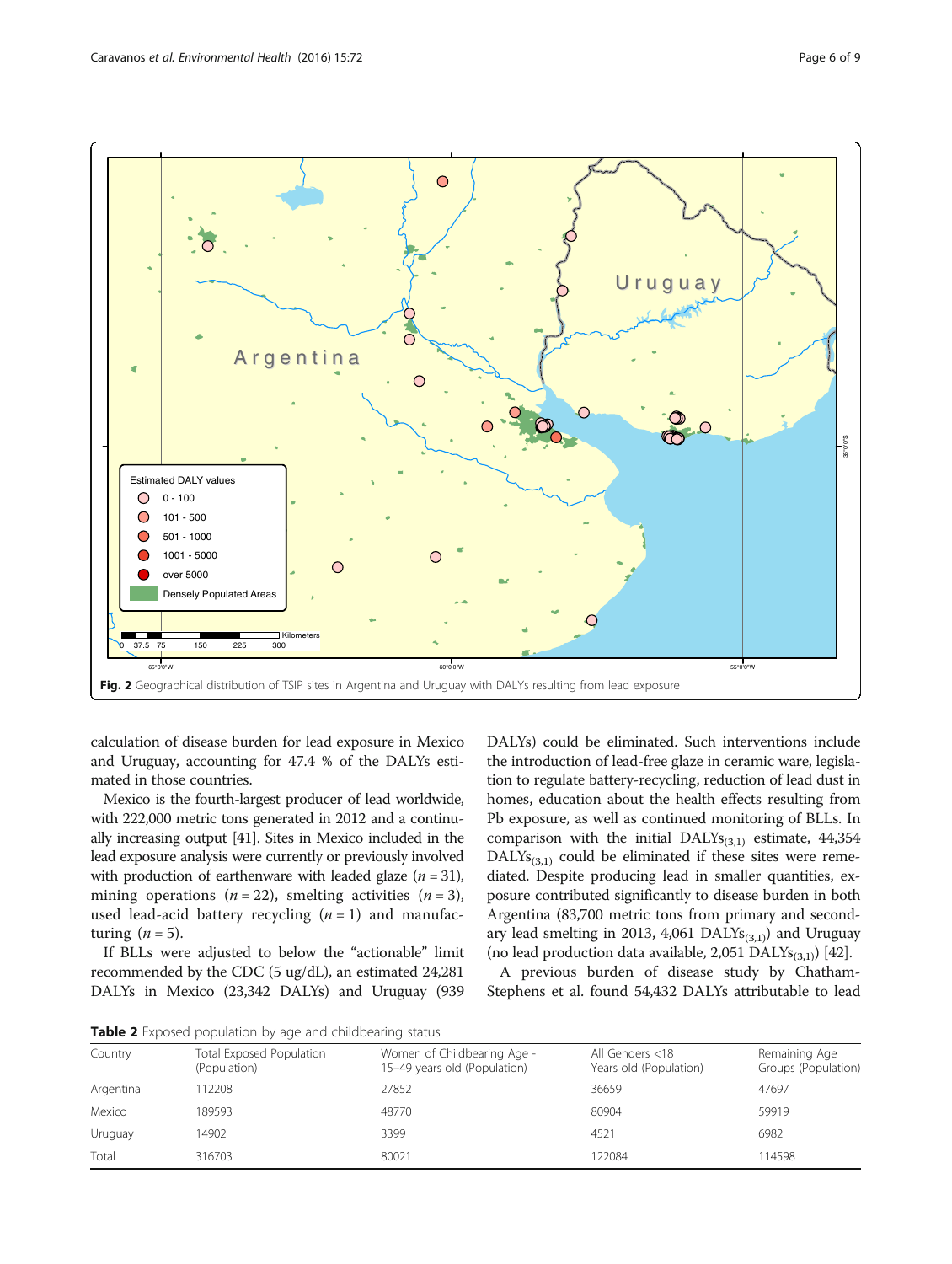<span id="page-6-0"></span>Table 3 Blood Lead Level (BLL) Data by Country

| Country   | N   | Mean (µg/dL) | S.D. (µq/dL) | Range         |
|-----------|-----|--------------|--------------|---------------|
| Argentina | N/A | N/A          | N/A          | N/A           |
| Mexico    | 56  | 19.63        | 99           | $7.7 - 41.1$  |
| Uruguay   | 19  | 13.3         | 9.21         | $5.1 - 47.35$ |

exposure in India ( $n = 24$ ), 78,982 DALYs in Indonesia  $(n = 28)$  and 394,084 DALYs in the Philippines  $(n = 27)$ . While these estimates are larger than the estimated 45,321 DALYs attributable to lead-contaminated sites in Mexico ( $n = 62$ ), an estimated 0.41 DALYs per person resulted from lead exposure at these sites, higher than previous estimates for India (0.21 DALYs per person), Indonesia (0.21 DALYs per person) and the Philippines (0.30 DALYs per person). In the same study, 0.10 DALYs per person were estimated for exposure to eight chemicals in India, Indonesia, and the Philippines (mean population at risk of exposure per site = 23,079) [[4](#page-7-0)], while an estimated .31 DALY $s_{(3,1)}$  per person occurred due to exposure to lead in Argentina, Mexico and Uruguay (mean population at risk of exposure per site = 2455). This higher average DALY per person was likely a result of a smaller population at risk and higher lead concentrations found in the three countries in this review.

A number of limitations for the calculation of disease burden should be noted. One such limitation has to do with extrapolation from a limited number of samples. The TSIP assessment process relies on minimal environmental sampling, composed of targeted and composited samples. The methodology was developed for screening purposes and is insufficient to fully characterize health risks at a site. As a result, the estimates here are necessarily indicative rather than definitive in nature.

A second significant limitation has to do with the limited number of sites captured by the TSIP. The number utilized here, 129, is very likely a significant undercount of the total number. Future efforts might endeavor to document additional sites or develop a robust methodology for modeling what that number might be.

A final limitation is the singular focus on lead. TSIP site investigators collect data for a range of pollutants including arsenic, hexavalent chromium, mercury, pesticides and particulate matter contributing to air pollution. However, these analyzed samples were too few in number to generate an accurate burden of disease estimate. In order for this exercise to be repeated with other pollutants, both data collection and site identification need to be improved.

| Table 4 Environmental Lead Sample Data |
|----------------------------------------|
|----------------------------------------|

|                      | Argentina |                   |    | Mexico            |  | Uruguay           |  |
|----------------------|-----------|-------------------|----|-------------------|--|-------------------|--|
|                      |           | Mean <sup>a</sup> |    | Mean <sup>d</sup> |  | Mean <sup>a</sup> |  |
| Soil Samples (mg/kg) | 48        | 1730              | 59 | 2748              |  | 2559              |  |

<sup>a</sup>Value shown is either the mean or single measurement

Table 5 Sensitivity analysis estimates

| Scenario                                      | <b>Total DALYs</b>            |
|-----------------------------------------------|-------------------------------|
| Primary estimate of screened sites            | 51432 DALY <sub>S(3.1)</sub>  |
| Estimate without age weights                  | 45492 DALYS(3,0)              |
| Estimate without age weights or discount rate | 115042 DALYs <sub>(0.0)</sub> |
| Remediation scenario                          | 7078 DALYs (3.1)              |
| If actual exposed population is 25 % less     | 38581 DALY <sub>S(3,1)</sub>  |
| If actual exposed population is 25 % greater  | 64266 DALY <sub>S(3,1)</sub>  |

The use of mercury in artisanal small-scale gold mining (ASGM), for example, is a known threat to public health in Latin America, and future site investigations must continue to identify sites of mercury exposure [[43](#page-8-0)]. As the analysis was solely focused on exposure to lead, it is likely that the burden of disease resulting from exposure to toxic pollution is largely underestimated.

#### Conclusion

Intervention and remediation programs must focus on lead-contaminated sites in Argentina, Mexico and Uruguay as exposure to lead continues to contribute a significant disease burden for the population in these countries. An estimated 316,703 persons are subject to lead exposure at screened sites in these countries, resulting in 51,432  $\text{DALYs}_{(3,1)}$ . However, site investigations and efforts to estimate the burden of disease caused by pollution must continue to incorporate threats from exposure to mercury, arsenic, hexavalent chromium, pesticides, air pollution and

| Table 6 DALY Comparisons by Health Outcome |  |
|--------------------------------------------|--|
|--------------------------------------------|--|

| Selected Outcomes and Exposures         | <b>Total DALYs</b> |
|-----------------------------------------|--------------------|
| Leishmaniasis                           | 2800               |
| Childhood-cluster Diseases <sup>a</sup> | 9100               |
| Multiple Sclerosis                      | 27500              |
| Chlamydia                               | 39100              |
| Acute Hepatitis B and C                 | 43300              |
| Lead Exposure (Modeled)                 | 51432              |
| Parkinson's Disease                     | 52800              |
| <b>Bladder Cancer</b>                   | 59500              |
| Melanoma and Skin Cancers               | 63800              |
| Tuberculosis                            | 141500             |
| Asthma                                  | 295700             |
| Diarrheal Disease                       | 375100             |
| <b>HIV</b>                              | 469100             |
| Respiratory Infections <sup>b</sup>     | 153500             |
| Diabetes Mellitus                       | 3102600            |

DALYs 2012 estimates (WHO, 2014)

Bold data are based on our modeled estimate using a method developed by Chatham-Stephens et al

<sup>a</sup>Childhood-cluster diseases include pertussis, diphtheria, measles, and tetanus **bRespiratory infections includes lower respiratory infections, upper respiratory** infections, and otitis media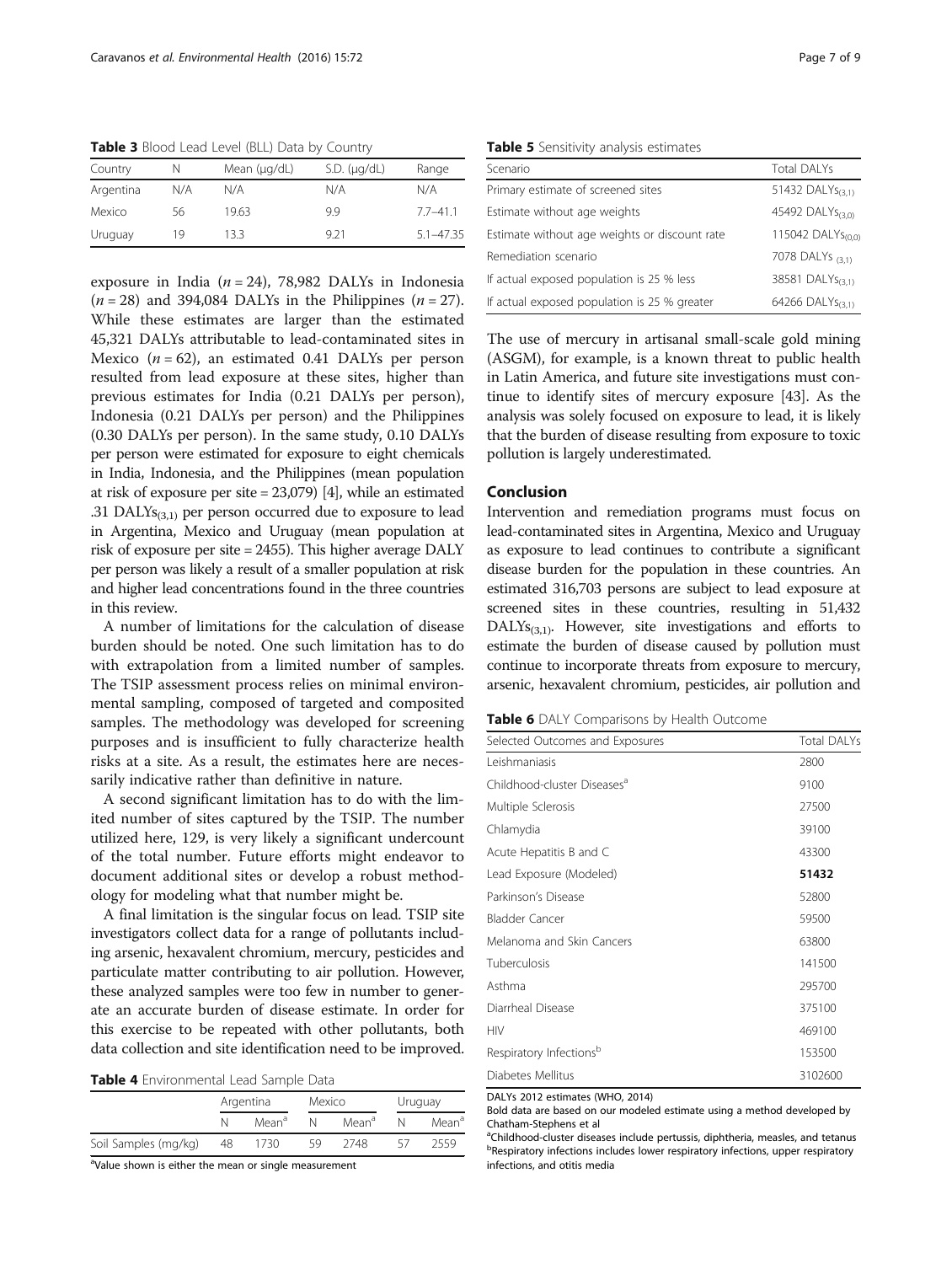<span id="page-7-0"></span>other contaminants. Future studies should attempt to extrapolate these estimates to unscreened sites in an effort to approximate a more accurate burden of disease. This larger estimate is likely to be comparable with the burden of disease resulting from myriad chronic illnesses, and may be used as a tool to generate support and funding for the remediation of toxic waste sites in these countries and others. While the three countries of study have protocols in place to monitor children's BLLs and reduce lead exposure, programs to regulate ULAB recycling exist only in Argentina, and regulations limiting the content of residential paint exist in only Argentina and Uruguay. Efforts to reduce the burden of disease resulting from lead exposure such as these and others must be implemented in all countries to adequately reduce the burden of disease from lead exposure.

#### Abbreviations

ALM, Adult lead methodology; ASGM, Artisanal small-scale gold mining; BLL, Blood lead level; CDC, U.S. Centers for Disease Control; CSM, Conceptual Site Model; DALY, Disability-adjusted life year; DW, Disability weight; EC, European Commission; IEUBK, Integrated Exposure, Uptake and Biokinetic model; LMICs, Low- and middle-income countries; MMR, Mild mental retardation; TSIP, Toxic Sites Identification Program; ULAB, Used lead-acid battery; UNIDO, United Nations Development Organization; USEPA, United States Environmental Protection Agency; WHO, World Health Organization; YLD, Years lived with disability; YLL, Years of life lost

#### Acknowledgements

The authors would like to thank Pure Earth (formerly Blacksmith Institute) for funding this research. The authors would also like to thank Dr. Petr Sharov of Pure Earth for his expertise in GIS.

#### Authors' contributions

BE, JoC and RD conceived this study based on an exposure assessment method developed by Chatham-Stephens et al. JoC carried out the burden of disease analysis and drafted the manuscript. RD, BP, JaC, BE and RF reviewed the paper and provided comments, edits and senior level guidance. All authors read and approved the final manuscript.

#### Competing interests

The authors declare that they have no competing interests.

#### Author details

<sup>1</sup>School of Public Health, City University of New York, 2180 Third Ave., New York, NY 10035, USA. <sup>2</sup>Pure Earth, formerly Blacksmith Institute, 475 Riverside Drive, Suite 860, New York, NY 10115, USA.

#### Received: 30 December 2015 Accepted: 30 May 2016 Published online: 23 June 2016

#### References

- Naujokas MF, Anderson B, Ahsan H, et al. The broad scope of health effects from chronic arsenic exposure: Update on a worldwide public health problem. Environ Health Perspect. 2013;121(3):295–302.
- 2. Laborde A, Tomasina F, Bianchi F, et al. Children's health in Latin America: the influence of environmental exposures. Environ Health Perspect. 2015;123(3):201–9.
- 3. Prüss-Ustün A, Vickers C, Haefliger P, Bertollini R. Knowns and unknowns on burden of disease due to chemicals: a systematic review. Environ Health. 2011;10(9):10.1186.
- 4. Chatham-Stephens K, Caravanos J, Ericson B, et al. Burden of disease from toxic waste sites in India, Indonesia, and the Philippines in 2010. Environ Health Perspect. 2013;121(7):791–6.
- 5. Landrigan PJ, Fuller R. Environmental pollution: an enormous and invisible burden on health systems in low-and middle-income counties. World Hosp Health Serv. 2012;50(4):35.
- 6. McKeown RE. The epidemiologic transition: changing patterns of mortality and population dynamics. Am J Lifestyle Med. 2009;3:19S–26.
- 7. Pan American Health Organization (PAHO). The environment and human security: Health in the americas. Pan American Health Organization (PAHO) Web site. [http://www.paho.org/saludenlasamericas/index.php?option=com\\_](http://www.paho.org/saludenlasamericas/index.php?option=com_content&view=article&id=56:the-environment-and-human-security&Itemid=52&lang=en) [content&view=article&id=56:the-environment-and-human](http://www.paho.org/saludenlasamericas/index.php?option=com_content&view=article&id=56:the-environment-and-human-security&Itemid=52&lang=en)[security&Itemid=52&lang=en](http://www.paho.org/saludenlasamericas/index.php?option=com_content&view=article&id=56:the-environment-and-human-security&Itemid=52&lang=en). Published 2015. Updated 2015. Accessed November 2, 2015.
- 8. Murray CJ, Vos T, Lozano R, et al. Disability-adjusted life years (DALYs) for 291 diseases and injuries in 21 regions, 1990–2010: A systematic analysis for the global burden of disease study 2010. Lancet. 2013;380(9859):2197–223.
- 9. Guberman D. 2013 minerals yearbook: Lead advance release US geological survey. U.S. Geological Survey Web site. [http://minerals.usgs.gov/minerals/](http://minerals.usgs.gov/minerals/pubs/commodity/lead/myb1-2013-lead.pdf) [pubs/commodity/lead/myb1-2013-lead.pdf.](http://minerals.usgs.gov/minerals/pubs/commodity/lead/myb1-2013-lead.pdf) Published 2015. Updated 2015. Accessed November 23, 2015.
- 10. Agency for Toxic Substances and Disease Registry. Toxicological profile for lead. Agency for Toxic Substances and Disease Registry: Toxic Substances Portal Web site. [http://www.atsdr.cdc.gov/toxprofiles/tp13-c8.pdf.](http://www.atsdr.cdc.gov/toxprofiles/tp13-c8.pdf) Published 2005. Updated 2005. Accessed September 15, 2015.
- 11. Guberman D. Minerals commodity summaries U.S. Geological Survey Web site. [http://minerals.usgs.gov/minerals/pubs/commodity/lead/mcs-2015-lead.](http://minerals.usgs.gov/minerals/pubs/commodity/lead/mcs-2015-lead.pdf) [pdf](http://minerals.usgs.gov/minerals/pubs/commodity/lead/mcs-2015-lead.pdf). Published 2015. Updated 2015. Accessed November 23, 2015.
- 12. IPEN. Lead in new decorative paints. IPEN Web site. [http://ipen.org/sites/](http://ipen.org/sites/default/files/documents/global_paintstudy-en.pdf) [default/files/documents/global\\_paintstudy-en.pdf.](http://ipen.org/sites/default/files/documents/global_paintstudy-en.pdf) Published 2009. Updated 2009. Accessed November 23, 2015.
- 13. Dietrich KN, Douglas RM, Succop PA, Berger OG, Bornschein RL. Early exposure to lead and juvenile delinquency. Neurotoxicol Teratol. 2001;23(6):511–8.
- 14. Koller K, Brown T, Spurgeon A, Levy L. Recent developments in low-level lead exposure and intellectual impairment in children. Environ Health Perspect. 2004;112(9):987–94.
- 15. Surkan PJ, Zhang A, Trachtenberg F, Daniel DB, McKinlay S, Bellinger DC. Neuropsychological function in children with blood lead levels < 10 μg/dL. Neurotoxicology. 2007;28(6):1170–7.
- 16. Mason LH, Harp JP, Han DY. Pb neurotoxicity: Neuropsychological effects of lead toxicity. BioMed Res Int. 2014;2014.
- 17. Navas-Acien A, Guallar E, Silbergeld EK, Rothenberg SJ. Lead exposure and cardiovascular disease: A systematic review. Environ Health Perspect. 2007; 115(3):472–82.
- 18. Caravanos J, Chatham-Stephens K, Ericson B, Landrigan PJ, Fuller R. The burden of disease from pediatric lead exposure at hazardous waste sites in 7 Asian countries. Environ Res. 2013;120:119–25.
- 19. Ericson B, Caravanos J, Chatham-Stephens K, Landrigan P, Fuller R. Approaches to systematic assessment of environmental exposures posed at hazardous waste sites in the developing world: the toxic sites identification program. Environ Monit Assess. 2013;185(2):1755–66.
- 20. Jones DE, Pérez MC, Ericson B, et al. Childhood blood lead reductions following removal of leaded ceramic glazes in artisanal pottery production: a success story. J Health Pollut. 2013;3(4):23–9.
- 21. Caravanos J, Dowling R, Téllez-Rojo MM, et al. Blood lead levels in mexico and pediatric burden of disease implications. Ann Global Health. 2014;80(4):269–77.
- 22. Leafe M, Irigoyen M, Cynthia DeLago MPHM, Hassan A. Change in childhood lead exposure prevalence with new reference level. J Environ Health. 2015;77(10):14.
- 23. Luo X, Ding JB. Incorporating bioaccessibility into human health risk assessments of heavy metals in urban park soils. Sci Total Environ. 2012;424:88–96.
- 24. Shonkoff JP, Garner AS, Committee on Psychosocial Aspects of Child and Family Health, Committee on Early Childhood, Adoption, and Dependent Care, Section on Developmental and Behavioral Pediatrics. The lifelong effects of early childhood adversity and toxic stress. Pediatrics. 2012;129(1):e232-46.
- 25. National Institute of Statistics and Geography (Mexico). Population and housing census 2010. Population and Housing Census 2010 Web site. <http://www.inegi.org.mx/default.aspx>. Published 2010. Updated 2010. Accessed March 14, 2016.
- 26. Uruguay National Institute of Statistics. Census 2011. Uruguay National Institute of Statistics Web site. [http://www.ine.gub.uy/web/guest/censos-](http://www.ine.gub.uy/web/guest/censos-2011)[2011](http://www.ine.gub.uy/web/guest/censos-2011). Published 2011. Updated 2011. Accessed March 14, 2016.
- 27. Republic of Argentina: National Institute of Statistics and Census. Census 2010. Republic of Argentina: National Institute of Statistics and